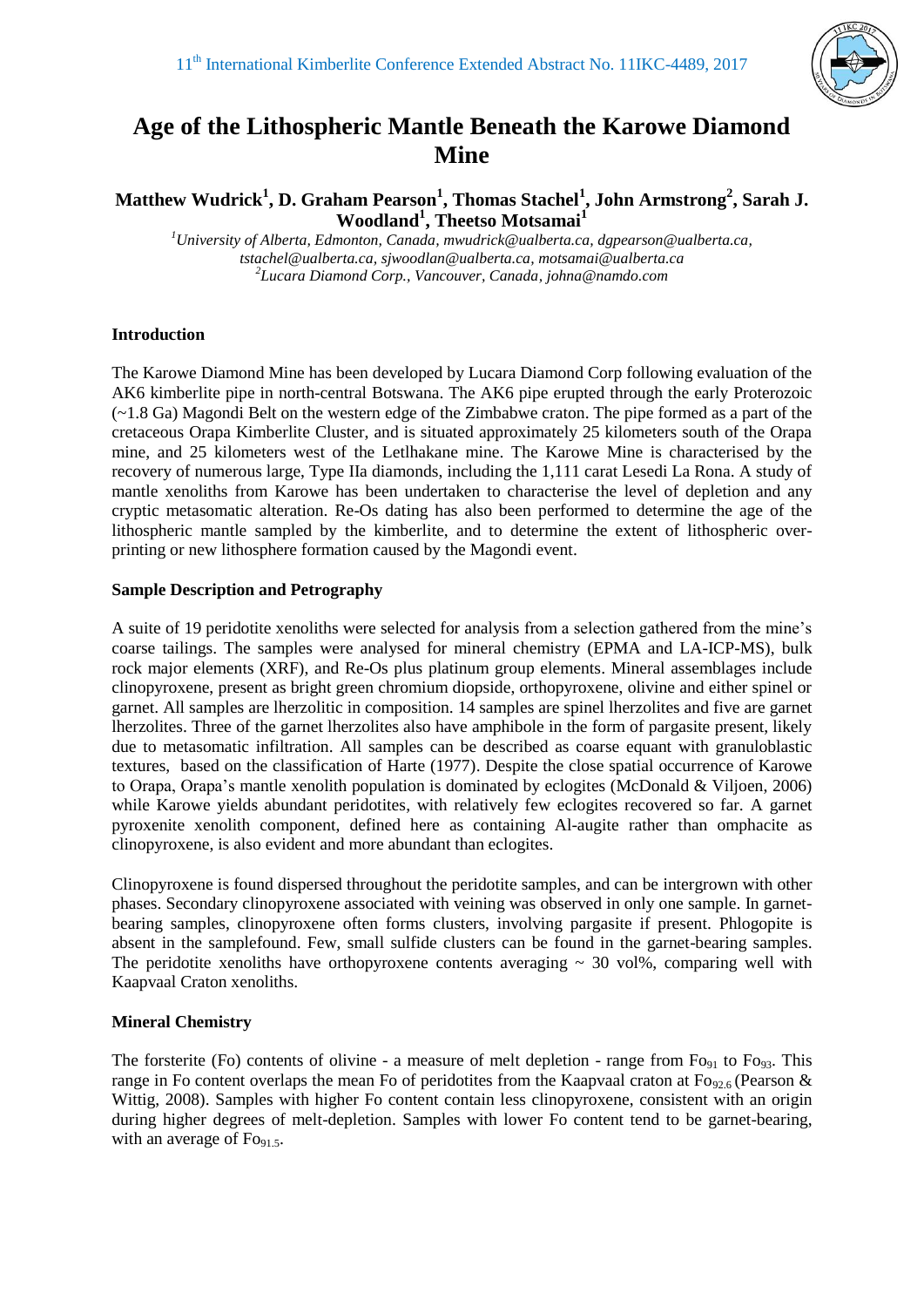Ni-in-garnet thermometry was calculated, based on an average of Canil (1999) and Griffin et al. (1989), using the Ni content obtained from LA-ICP-MS analysis of garnet plus the Ni content of the coexisting olivine from each sample. This gives temperatures that range within  $60^{\circ}$ C, from 790 $^{\circ}$ C to 850°C.

In the 10 peridotites analysed for Os isotopes so far, the concentrations of osmium range widely, from 0.32 to 6.35 ppb. This range brackets the average cratonic mantle value of ~3.8 ppb Os (Pearson et al., 2003; Aulbach et al. 2016). The concentration of osmium does not correlate with Os isotopic ratios. The Os isotope data is multi-modal in nature. The unradiogenic  $187Os/188Os$  values range from 0.109 to 0.114. This range overlaps the mode of values from elsewhere in the Kaapvaal and Kalahari cratons (Pearson et al., 2004). Samples with radiogenic  $^{187}Os/188}Os (0.1260 to 0.1295)$  overlap modern convecting mantle values. These highly radiogenic values come from samples that have relatively high modal abundances of clinopyroxene.

 $T_{RD}$  ages relative to E-chondrite show a peak at 2.6 Ga and are as low as 2.0 Ga.

### **Discussion**

The xenoliths sampled from the mantle at Karowe come predominantly from the shallow mantle, the spinel facies, and only a few samples extend into the garnet facies. Garnet-bearing peridotites have a minimum pressure of 19-23 kbar, based on  $Cr_2O_3$  and CaO content (Grütter et al., 2006). In contrast, peridotite-derived xenocrysts show much deeper sampling of the mantle, which is consistent with the diamondiferous nature of the Karowe pipe (Motsamai, in prep.).

The  $T_{RD}$  model ages for the lithospheric mantle beneath Karowe range widely. The population peaks at the oldest ages (2.6 Ga), which are derived from peridotites with the highest Fo contents and with the lowest modal abundance of diopside. This Neoarchean age peak at Karowe agrees well with the main mode of Re depletion ages for peridotites from the Kaapvaal craton (Pearson & Wittig, 2008), and also coincides with the peak in ages from base-metal poor, highly depleted peridotites from the nearby Letlhakane Mine (Luguet et al., 2015) and from the Murowa Mine on the southern edge of the Zimbabwe Craton (Pearson et al., in press).

The younger, circa 2 to 2.3 Ga Re depletion ages seen at Karowe are not found in peridotites from Letlhakane and are sparse at Murowa. These Paleoproterozoic ages overlap with the formation age of the Bushveld Intrusive Complex at  $\sim$ 2.0 Ga (Olsson et al., 2010). The two peridotites with the most radiogenic Os and highest abundances of clinopyroxene yield Phanerozoic model ages. This likely reflects metasomatic disturbance closely related to kimberlite activity in the Cretaceous, with associated introduction of metasomatic diopside and radiogenic Os hosted in sulfides.

Our preliminary conclusion is that the lithospheric mantle beneath both the Karowe Mine - and the Orapa Kimberlite Field in general - is typical depleted Archean cratonic lithospheric mantle, formed in the Neoarchean. Similar to the conclusion reached by Stiefenhofer et al. (1997) at Letlhakane, these Archean ages imply thrusting of the Magondi belt over pre-existing Zimbabwe Craton lithospheric maantle. This cratonic mantle, however, has a strong metasomatic overprint that could be related to either the large-scale Bushveld intrusive event, or to metasomatic fluids associated with the  $\sim$  1.8 Ga formation of the Magondi Belt. We note that the range in ages presented here, especially the relatively frequent occurrence of peridotites with 2 Ga model ages, is similar to the age spectrum seen in peridotites from the Premier mine, which also produces large Type IIa gem diamonds.

# **References**

Aulbach, S., Mungall, J. E., & Pearson, D. G. (2016). Distribution and processing of highly siderophile elements in cratonic mantle lithosphere. Reviews in Mineralogy and Geochemistry, 81(1), 239- 304.